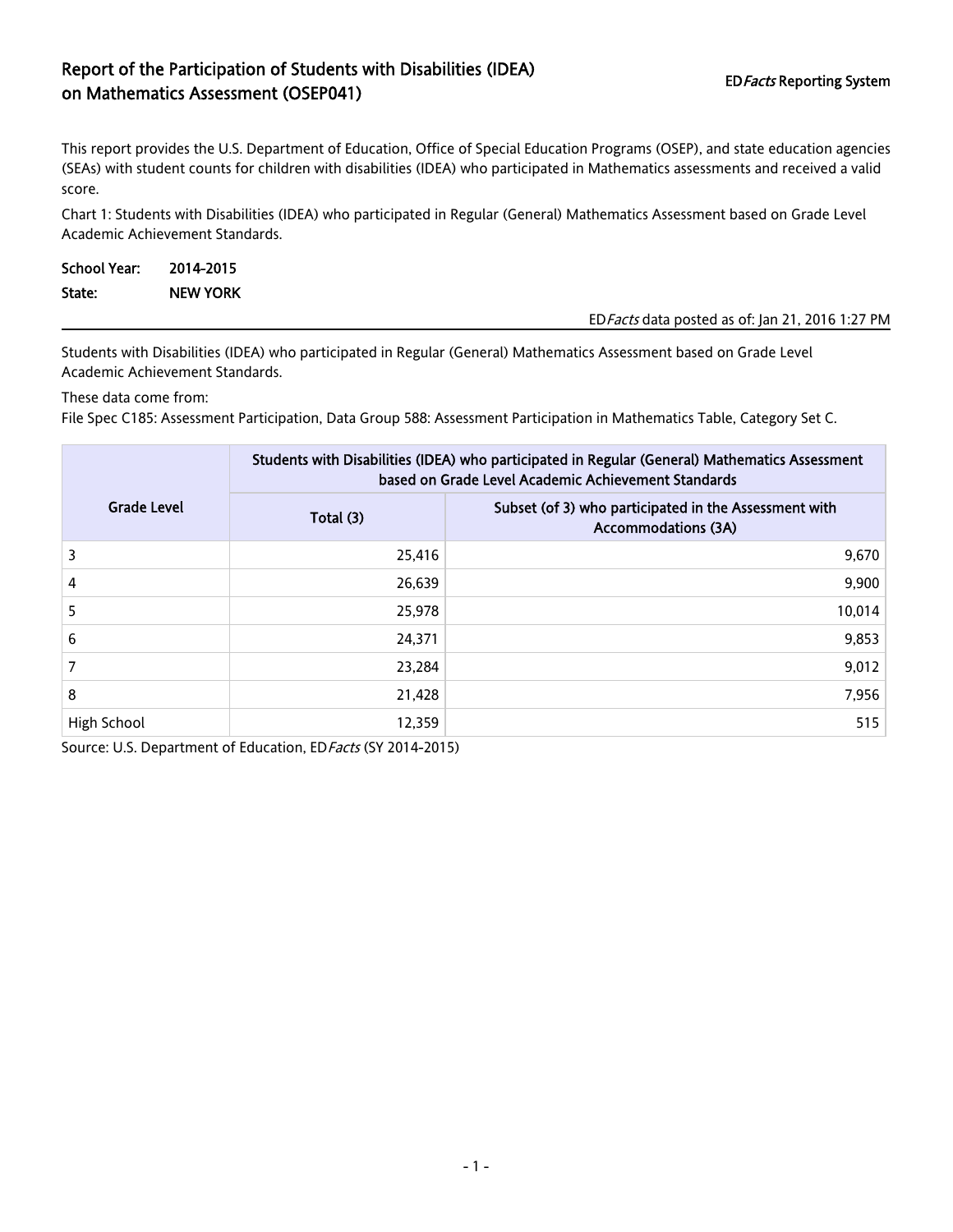## Report of the Participation of Students with Disabilities (IDEA) EDFacts Reporting System<br>
on Mathematics Assessment (OSEP041)

This report provides the U.S. Department of Education, Office of Special Education Programs (OSEP), and state education agencies (SEAs) with student counts for children with disabilities (IDEA) who participated in Mathematics assessments and received a valid score.

Chart 2: Students with Disabilities (IDEA) who participated in an Alternate Mathematics Assessments.

| School Year: | 2014-2015       |                                                  |
|--------------|-----------------|--------------------------------------------------|
| State:       | <b>NEW YORK</b> |                                                  |
|              |                 | ED Facts data posted as of: Jan 21, 2016 1:27 PM |

Students with Disabilities (IDEA) who participated in an Alternate Mathematics Assessments.

These data come from:

File Spec C185: Assessment Participation, Data Group 588: Assessment Participation in Mathematics Table, Category Set C.

|                    | Students with Disabilities (IDEA) who participated in an Alternate Mathematics Assessments |                                                                                                                                    |                                                                                                                              |                                                                                                                        |  |  |
|--------------------|--------------------------------------------------------------------------------------------|------------------------------------------------------------------------------------------------------------------------------------|------------------------------------------------------------------------------------------------------------------------------|------------------------------------------------------------------------------------------------------------------------|--|--|
| Grade Level        | Total $(4)$                                                                                | Subset (of 4) whose<br><b>Alternate Assessment</b><br>was based on Grade<br>Level Academic<br><b>Achievement Standards</b><br>(AA) | Subset (of 4) whose<br><b>Alternate Assessment</b><br>was based on modified<br><b>Academic Achievement</b><br>Standards (4B) | Subset (of 4) whose<br><b>Alternate Assessment</b><br>was based on Alternate<br>Academic Achievement<br>Standards (4C) |  |  |
| 3                  | 2,610                                                                                      | 0                                                                                                                                  |                                                                                                                              | 2,610                                                                                                                  |  |  |
| 4                  | 2,838                                                                                      | 0                                                                                                                                  |                                                                                                                              | 2,838                                                                                                                  |  |  |
| 5                  | 2,979                                                                                      | 0                                                                                                                                  |                                                                                                                              | 2,979                                                                                                                  |  |  |
| 6                  | 3,041                                                                                      | 0                                                                                                                                  |                                                                                                                              | 3,041                                                                                                                  |  |  |
| 7                  | 3,192                                                                                      | 0                                                                                                                                  |                                                                                                                              | 3,192                                                                                                                  |  |  |
| 8                  | 3,273                                                                                      | 0                                                                                                                                  |                                                                                                                              | 3,273                                                                                                                  |  |  |
| <b>High School</b> | 1,744                                                                                      | 0                                                                                                                                  |                                                                                                                              | 1,744                                                                                                                  |  |  |

 $1$ The column named 'Total (4)' is auto calculated from columns  $4A + 4B + 4C$ .

Source: U.S. Department of Education, ED Facts (SY 2014-2015)